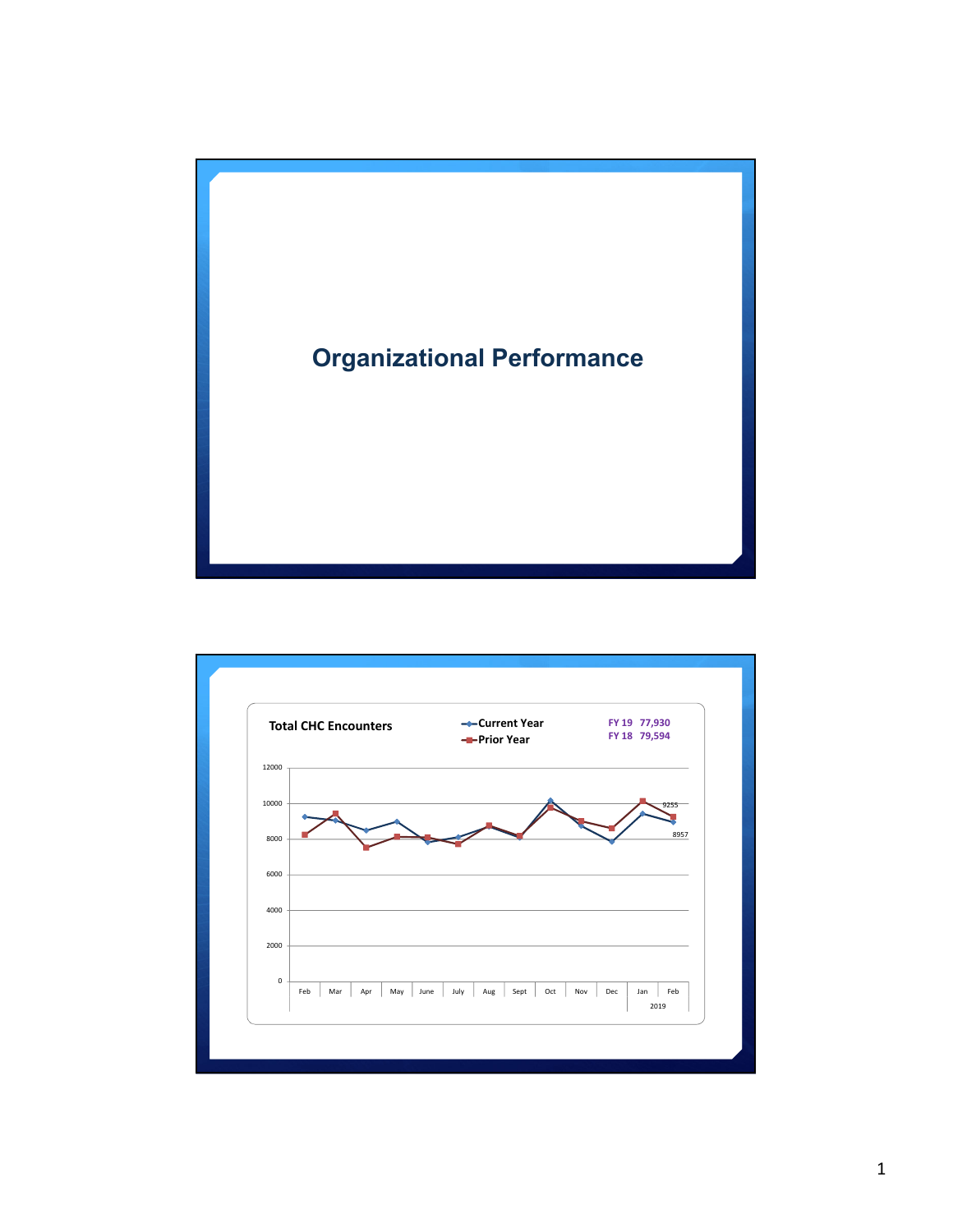

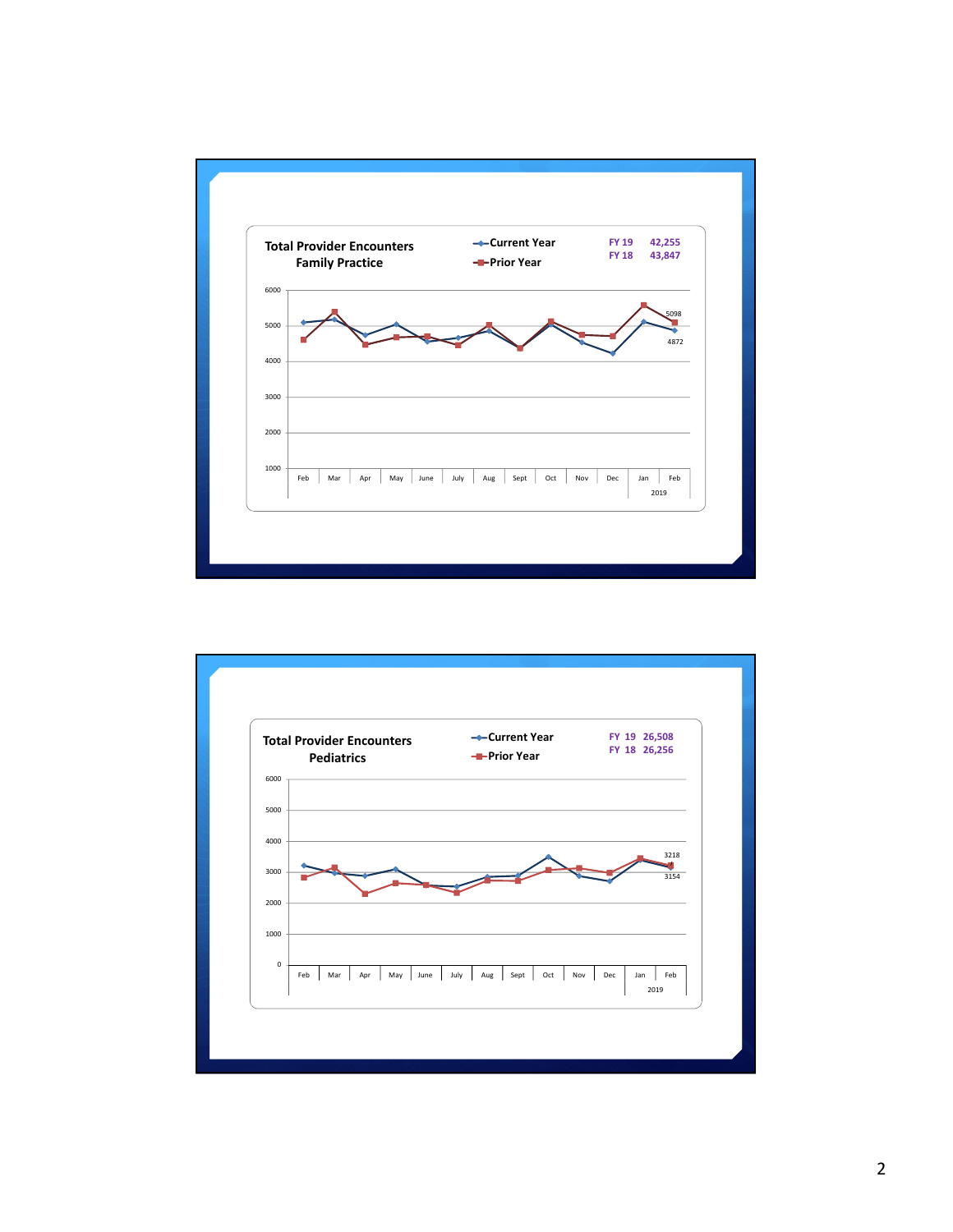

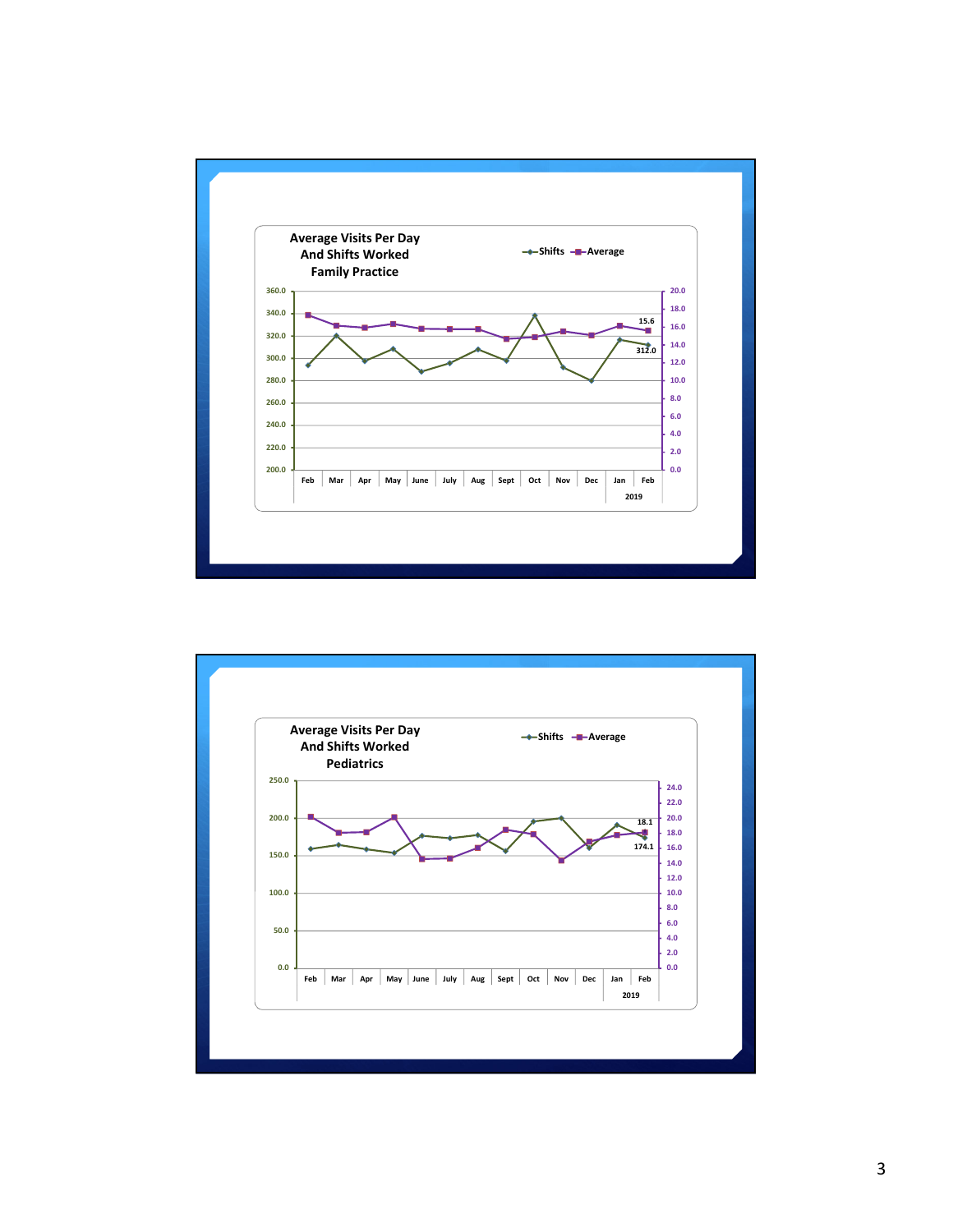

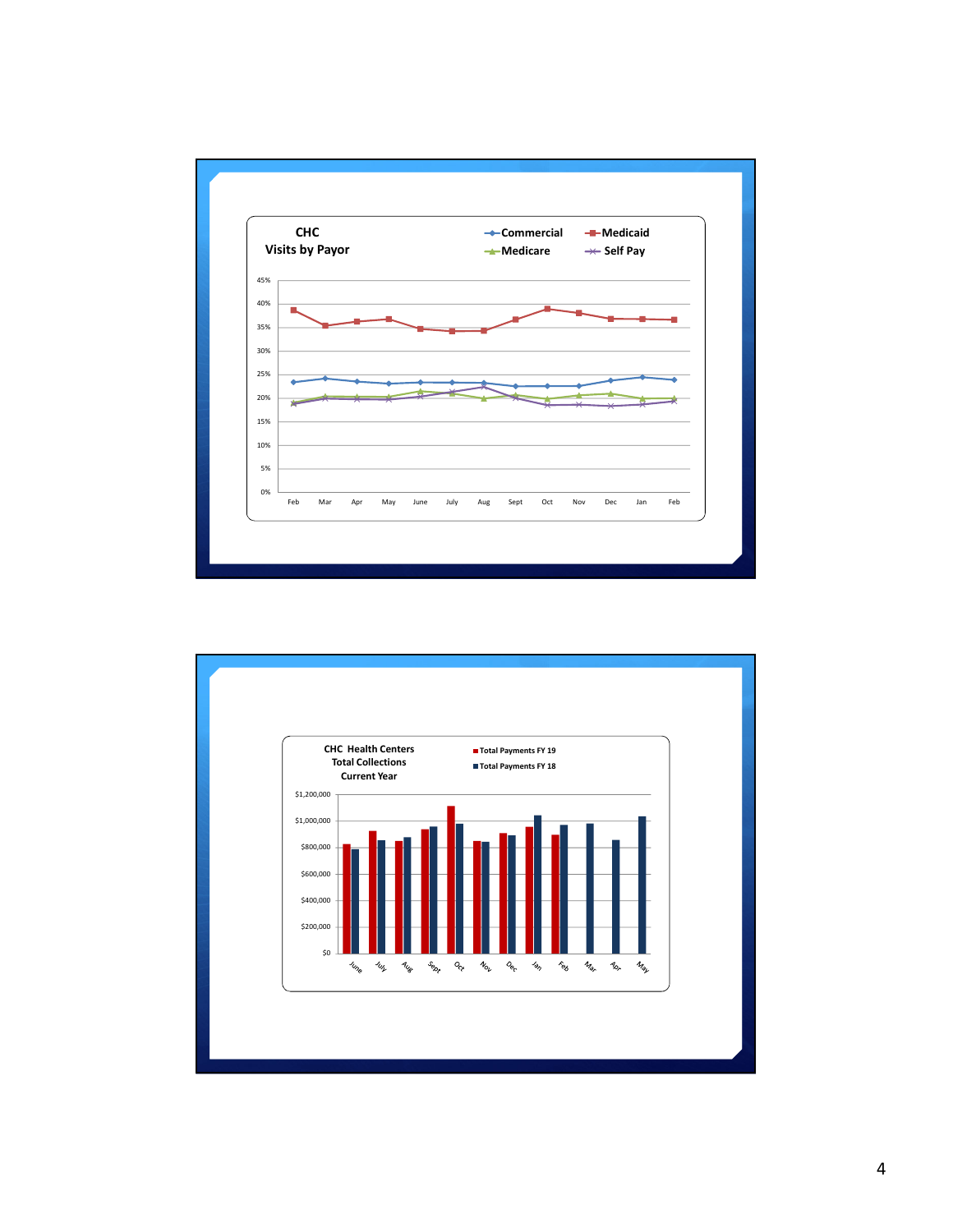

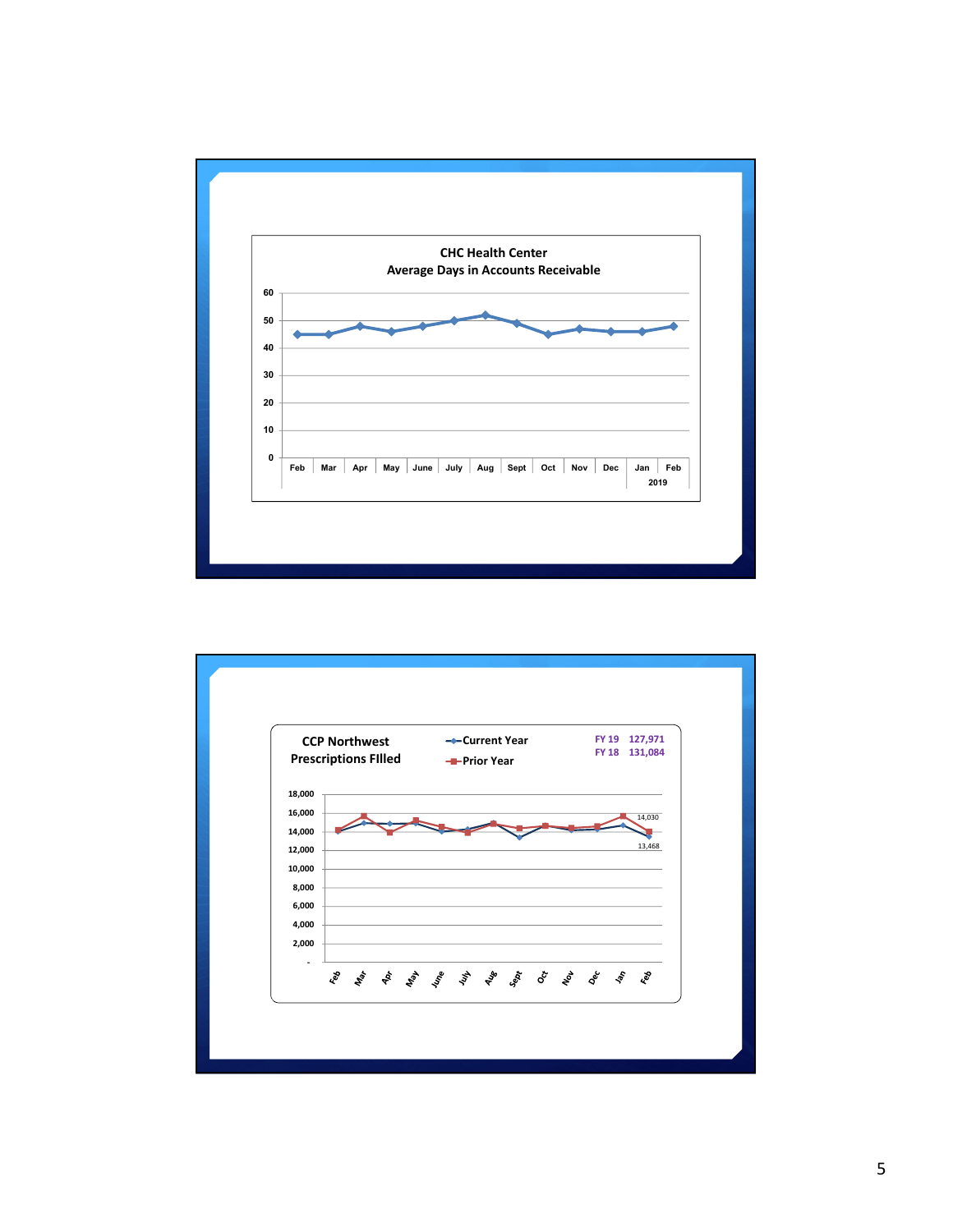

| <b>Carolina Health Centers</b><br><b>Profit and Loss Statement</b><br><b>Fiscal Year 2019</b> |        |           |               |           |                |            |  |  |
|-----------------------------------------------------------------------------------------------|--------|-----------|---------------|-----------|----------------|------------|--|--|
|                                                                                               | Feb 19 |           | <b>Budget</b> |           | \$ Over Budget |            |  |  |
| Income<br>420000 · Grant Revenue                                                              | \$     | 415.389   | \$            | 459.790   | \$             | (44, 401)  |  |  |
| 430000 · Pharmacy Income                                                                      | \$     | 957.081   | \$            | 942.123   | \$             | 14.958     |  |  |
| 430500 · Contract Pharmacy Revenue                                                            | \$     | 41.400    | \$            | 25,000    | \$             | 16.400     |  |  |
| 440100 · Patient Care Billing System Rev                                                      | \$     | 980.518   | \$            | 1,083,058 | \$             | (102, 540) |  |  |
| 440500 · Patient Care Revenue Other                                                           | \$     | 46.028    | \$            | 130.121   | \$             | (84,093)   |  |  |
| 460000 · Other Income                                                                         | \$     | 34,436    | \$            | 21,918    | \$             | 12,518     |  |  |
| <b>Total Income</b>                                                                           | \$     | 2,474,852 | $\mathbb{S}$  | 2,662,010 | \$             | (187, 158) |  |  |
|                                                                                               |        |           |               |           |                |            |  |  |
|                                                                                               |        |           |               |           |                |            |  |  |
| Expense<br><b>Total Expense</b>                                                               | \$     | 2,515,767 | \$            | 2,522,405 | \$             | (6,638)    |  |  |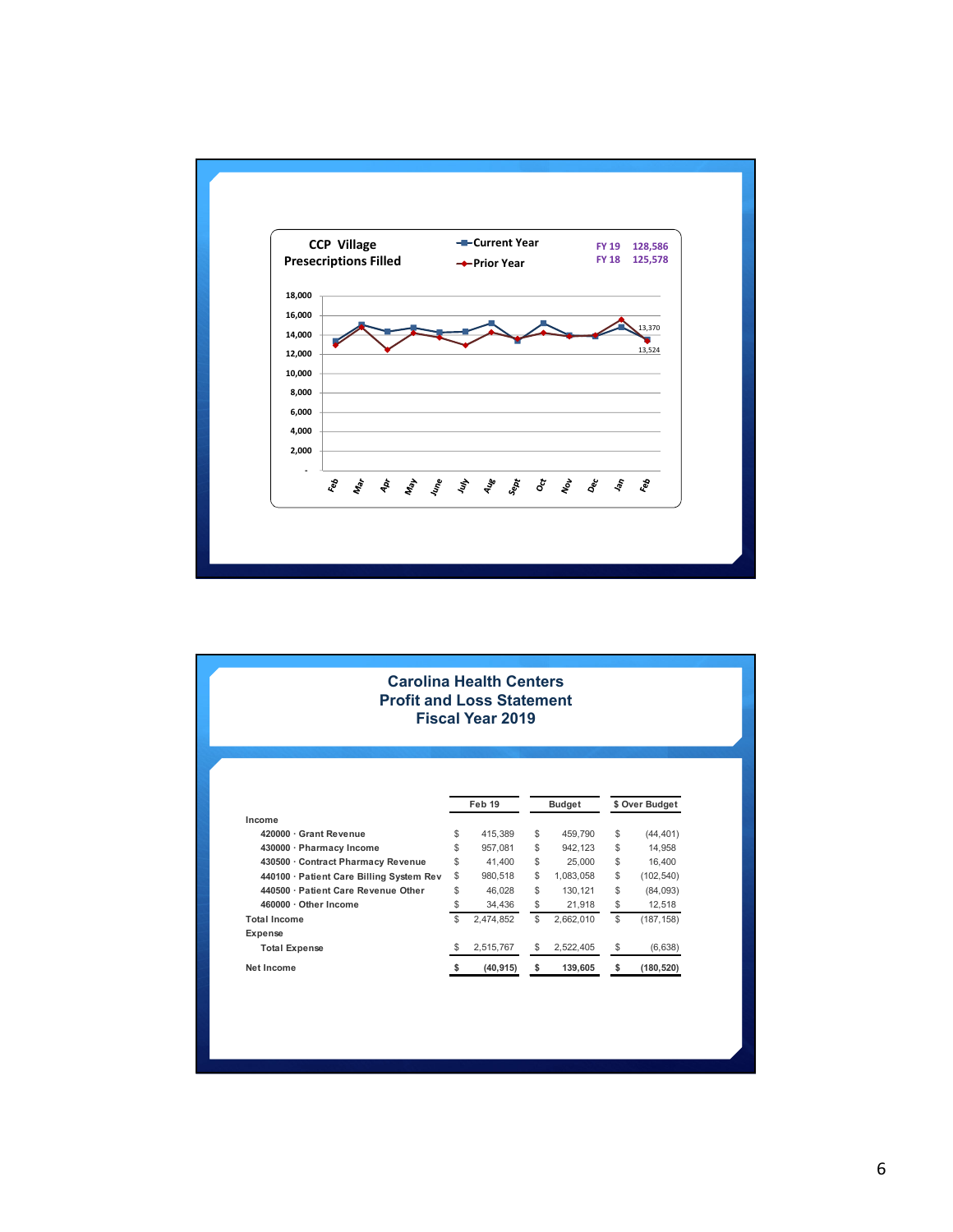## **Carolina Health Centers Profit and Loss Statement Fiscal Year To Date 2019**

|                                          |                | Jun '18 - Feb 19 |    | <b>Budget</b> | \$ Over Budget    |
|------------------------------------------|----------------|------------------|----|---------------|-------------------|
| Income                                   |                |                  |    |               |                   |
| 420000 · Grant Revenue                   | \$             | 4.426.197        | \$ | 4.472.640     | \$<br>(46, 443)   |
| 430000 · Pharmacy Income                 | \$             | 9.649.246        | \$ | 9.092.642     | \$<br>556,604     |
| 430500 · Contract Pharmacy Revenue       | \$             | 308.348          | \$ | 50,000        | \$<br>258.348     |
| 440100 · Patient Care Billing System Rev | \$             | 8,269,273        | \$ | 9,298,539     | \$<br>(1,029,266) |
| 440500 · Patient Care Revenue Other      | \$             | 534.694          | \$ | 690.757       | \$<br>(156, 063)  |
| 460000 · Other Income                    | \$             | 471.847          | \$ | 455.541       | \$<br>16,306      |
| <b>Total Income</b>                      | $$\mathbb{S}$$ | 23.659.605       | S  | 24.060.119    | \$<br>(400,514)   |
| Expense                                  |                |                  |    |               |                   |
| <b>Total Expense</b>                     | \$             | 24, 222, 397     | S  | 23,670,419    | \$<br>551,978     |
| Net Income                               | s              | (562, 792)       | \$ | 389,700       | \$<br>(952, 492)  |

| <b>Carolina Health Centers</b><br><b>Balance Sheet</b><br><b>Fiscal Year 2019</b>                                                                                                                                                                                                                                                                                                                                                                                                                                                         |                                                                                                                                                                                                                                                                                     |  |  |  |  |  |
|-------------------------------------------------------------------------------------------------------------------------------------------------------------------------------------------------------------------------------------------------------------------------------------------------------------------------------------------------------------------------------------------------------------------------------------------------------------------------------------------------------------------------------------------|-------------------------------------------------------------------------------------------------------------------------------------------------------------------------------------------------------------------------------------------------------------------------------------|--|--|--|--|--|
| <b>ASSETS</b><br><b>Current Assets</b><br>Checking/Savings<br><b>Accounts Receivable</b><br><b>Other Current Assets</b><br><b>Total Current Assets</b><br><b>Fixed Assets</b><br><b>Other Assets</b><br><b>TOTAL ASSETS</b><br><b>LIABILITIES &amp; EQUITY</b><br>Liabilities<br><b>Current Liabilities</b><br><b>Accounts Payable</b><br><b>Credit Cards</b><br><b>Other Current Liabilities</b><br><b>Total Current Liabilities</b><br><b>Long Term Liabilities</b><br><b>Total Liabilities</b><br>Equity<br>TOTAL LIABILITIES & EQUITY | п<br>Feb 28, 19<br>s<br>1,724,988<br>s<br>2,098,453<br>S<br>782,736<br>s<br>4,606,177<br>s<br>7,815,577<br>s<br>18,017<br>s<br>12,439,771<br>s<br>216,673<br>s<br>29,469<br>s<br>960,570<br>1,206,712<br>s<br>s<br>1,881,911<br>s<br>3,088,623<br>s<br>9,318,415<br>12,407,038<br>s |  |  |  |  |  |